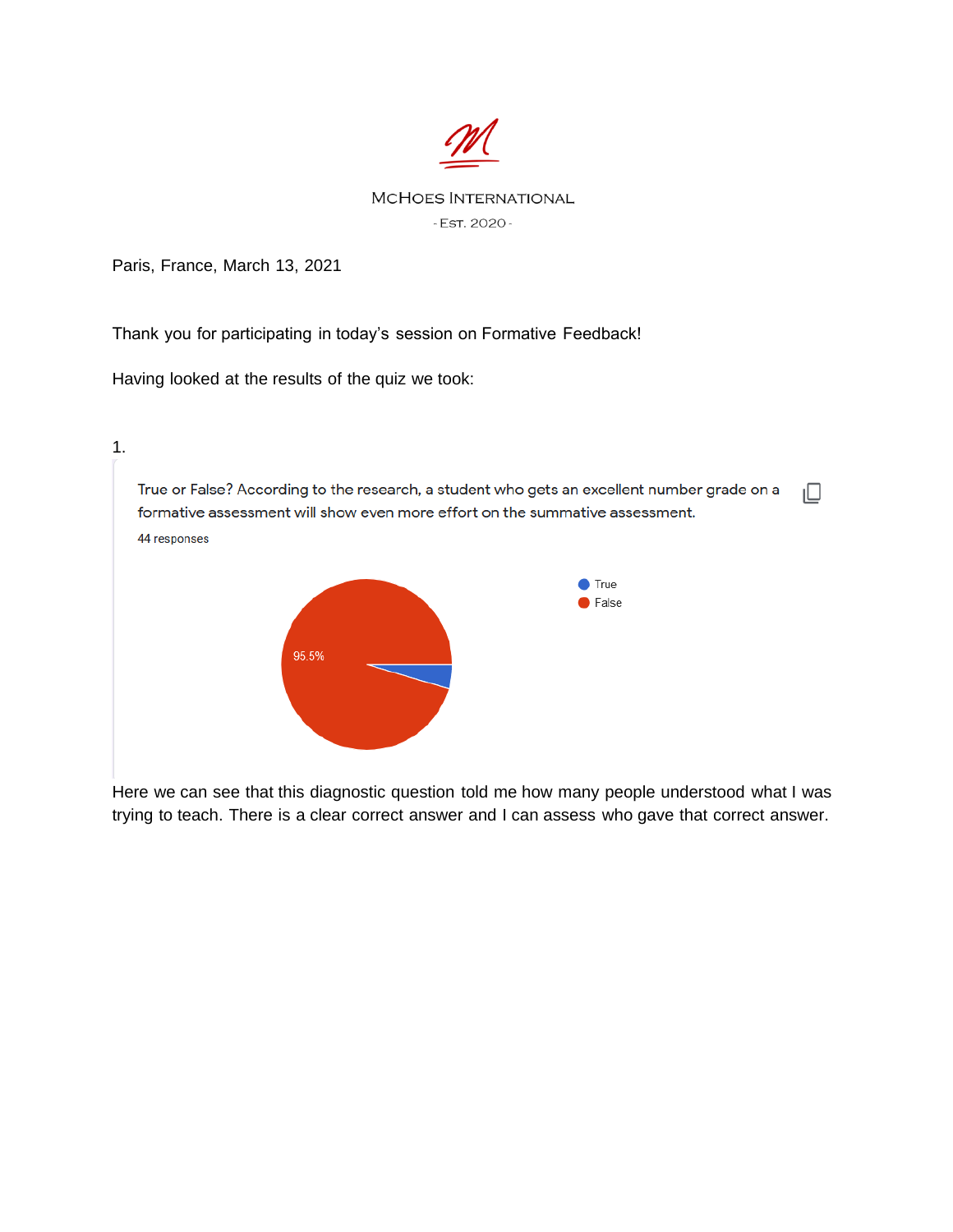



Here we can see that the binary T/F nature of the question is perhaps not best suited to measuring what I am trying to assess. Either many people misunderstood what I meant, or disagreed philosophically, but I cannot be sure. The data does not inform me clearly enough, and either I remove marks from some participants for getting the answer 'wrong' or I admit that my question should be designed better (and not be so 'tricky' in the language). This is why designing effective formative assessments takes more time! We have to actually care whether or not the students understand, not just judge them and move on.



This question informs me quite clearly of the participants' opinion. Even though it is not a question with a right/wrong answer, I can use the data to inform my next steps as an instructor.